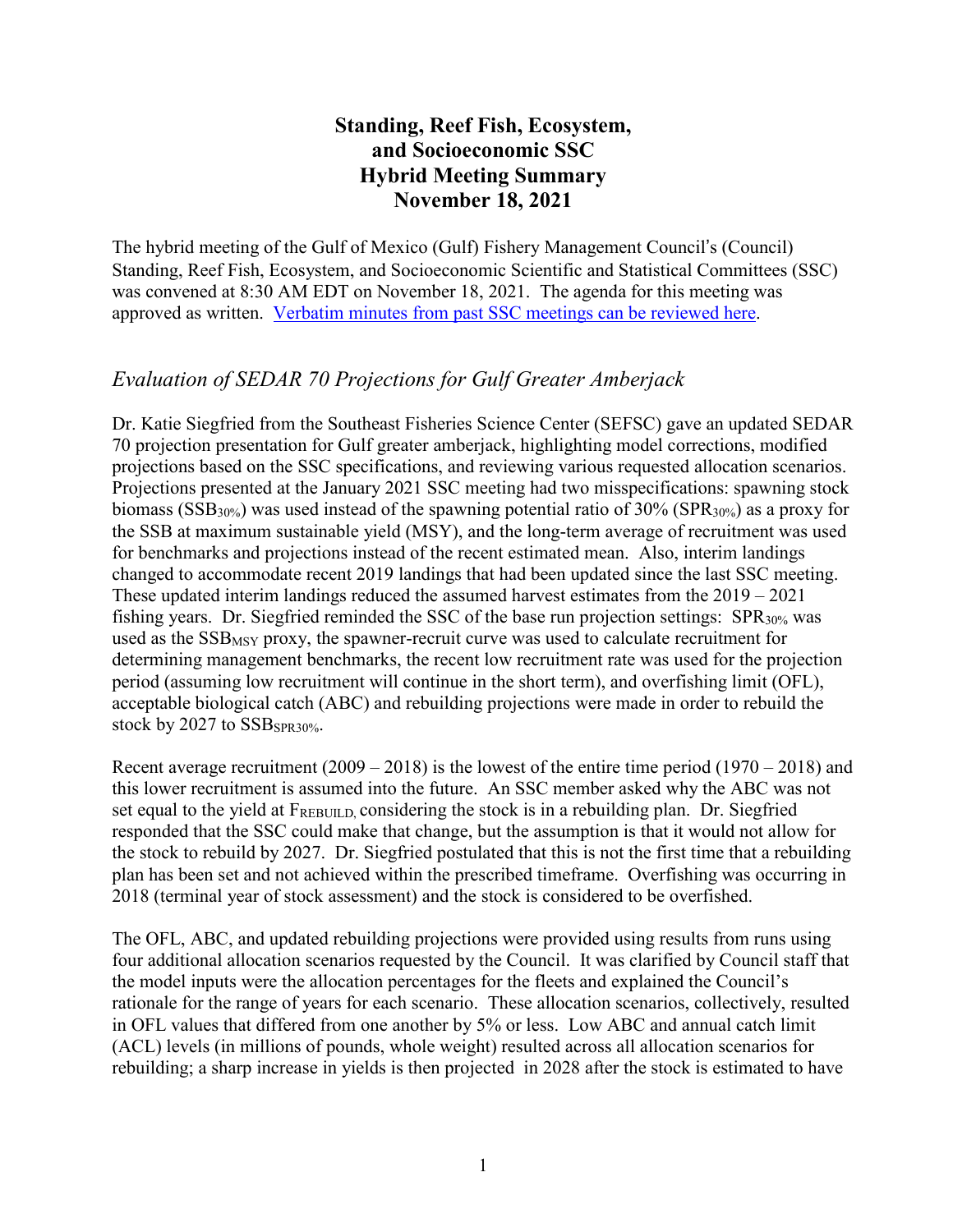recovered. Dr. Siegfried suggested focusing on the early years prior to stock rebuild in 2027, because projected allowable catch does decrease again after 2028.

An SSC member asked how the Council would interpret the results of the allocation scenarios based on the SSC discussion and clarified by saying that fishing at 75% of the fishing mortality rate at an SPR of 30% (F<sub>SPR30%</sub>) did not achieve the rebuilding target; however, fishing at the yield stream of FREBUILD would achieve the rebuilding goal and is therefore the only valid option. Dr. Siegfried noted that the stock status changed when benchmarks were re-estimated using the updated projection code from September 2021, along with the assumed low level of recruitment in the near-term. This low recruitment scenario, based on a decrease in the historic estimate of recruitment derived in the base model, also leads to a lower rebuilding biomass target than initially projected in January 2021. She also noted that it is worthwhile for the SEFSC to closely monitor stock recruits each year, and the recruitment trend, with the anticipation that future recruitment will respond to an increase in SSB as the stock rebuilds. She explained that even with the model assuming different allocation scenarios, the stock will not rebuild until 2027. An SSC member expressed concern about sensitivities in rebuilding scenarios based on the steepness level. Dr. Siegfried answered that the steepness was fixed at global minimum log likelihood profile. The SSC agreed that an SSC member made a valid point to note the continued use of the spawnerrecruit curve and increased projections for a rebuilding timeline but to assume catch levels at a low recruitment scenario until evidence suggests higher recruitment levels are again plausible.

## **Motion: The SSC determined that the projection methods presented for the SEDAR 70 Gulf Greater Amberjack stock represent the best scientific information available and are appropriate for consideration by the Council. Based on these projection settings the stock is overfished and undergoing overfishing.**

*Motion carried with no opposition.*

Council staff requested that stock status be addressed when making catch level recommendations in motions. The SSC asked how often projections would be revisited and if stock status would change frequently as a result. Council staff stated interim analyses could be used to inform changes in catch levels or update yearly management advice, but that stock status would not change until another stock assessment is completed.

The SSC advised they would make a motion to accept the methodology used to make the projections on the different allocations, but would leave the decision to the Council to choose an allocation based on the scenarios provided.

**Motion: Based on the projection settings accepted by the SSC for the SEDAR 70 operational assessment the SSC recommends the following catch level recommendations for Gulf Greater Amberjack: OFL be set as the yield (million pounds whole weight) at F30%SPR and ABC at the yield (mp ww) at Frebuild through the end of the projected rebuilding period of 2027.**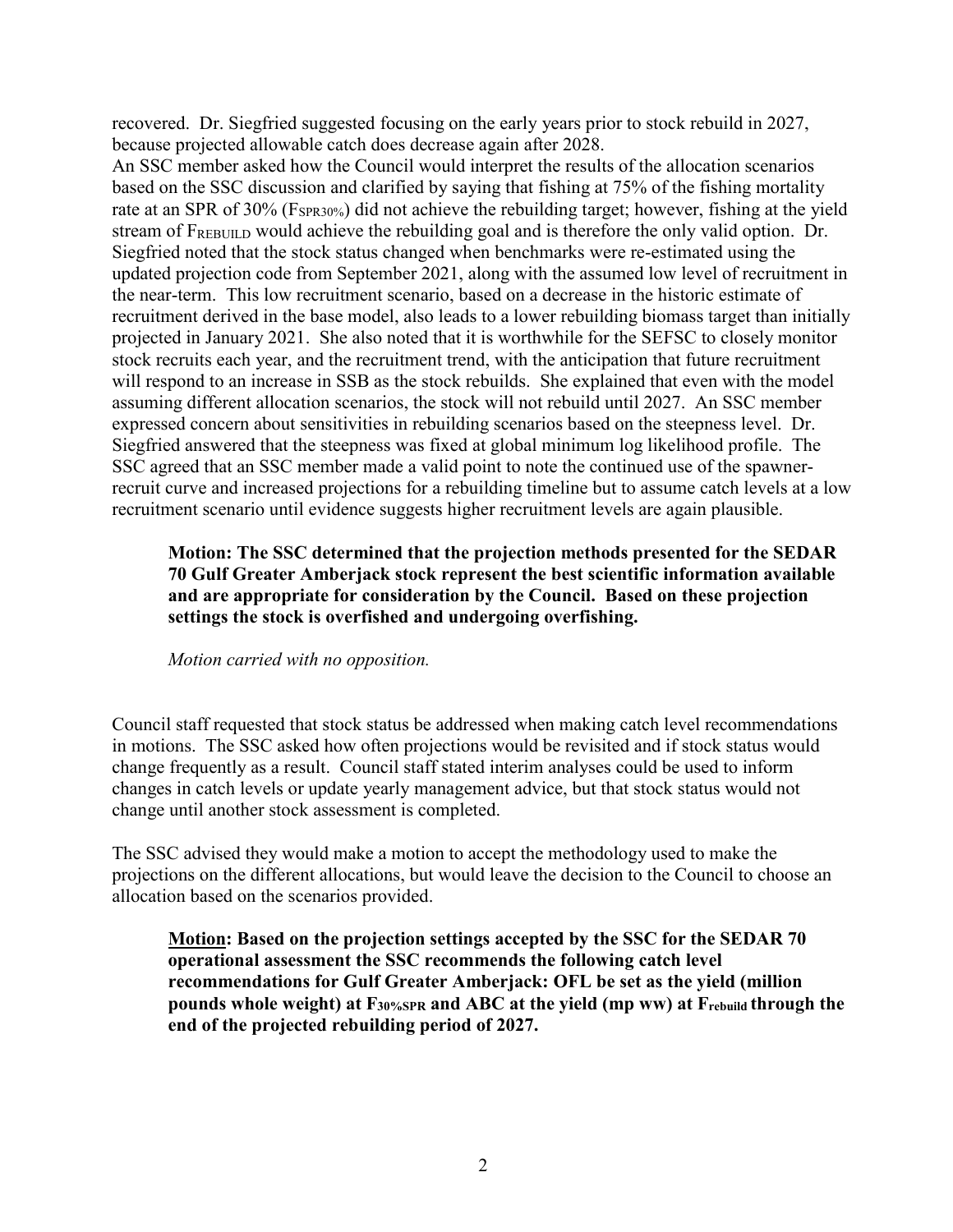| <b>Start Year of Projections</b> | Year | OFL   | <b>ABC</b> | Allocation | Source      |
|----------------------------------|------|-------|------------|------------|-------------|
| 2022                             | 2022 | 2.102 | 0.521      | $73 - 27$  | Table 9/11  |
| 2022                             | 2023 | 2.236 | 0.649      | $73 - 27$  | Table 9/11  |
| 2022                             | 2024 | 2.343 | 0.77       | $73 - 27$  | Table 9/11  |
| 2022                             | 2025 | 2.419 | 0.875      | $73 - 27$  | Table 9/11  |
| 2022                             | 2026 | 2.472 | 0.964      | $73 - 27$  | Table 9/11  |
| 2022                             | 2027 | 2.507 | 1.035      | $73 - 27$  | Table 9/11  |
| 2022                             | 2022 | 1.996 | 0.497      | $84 - 16$  | Table 12/14 |
| 2022                             | 2023 | 2.13  | 0.621      | $84 - 16$  | Table 12/14 |
| 2022                             | 2024 | 2.234 | 0.739      | $84 - 16$  | Table 12/14 |
| 2022                             | 2025 | 2.305 | 0.842      | $84 - 16$  | Table 12/14 |
| 2022                             | 2026 | 2.354 | 0.929      | $84 - 16$  | Table 12/14 |
| 2022                             | 2027 | 2.387 | 0.999      | $84 - 16$  | Table 12/14 |
| 2022                             | 2022 | 2.052 | 0.509      | 78-22      | Table 15-17 |
| 2022                             | 2023 | 2.186 | 0.636      | 78-22      | Table 15-17 |
| 2022                             | 2024 | 2.292 | 0.756      | 78-22      | Table 15-17 |
| 2022                             | 2025 | 2.365 | 0.86       | 78-22      | Table 15-17 |
| 2022                             | 2026 | 2.417 | 0.947      | 78-22      | Table 15-17 |
| 2022                             | 2027 | 2.451 | 1.018      | 78-22      | Table 15-17 |
| 2022                             | 2022 | 2.033 | 0.505      | 80-20      | Table 18-20 |
| 2022                             | 2023 | 2.167 | 0.631      | 80-20      | Table 18-20 |
| 2022                             | 2024 | 2.272 | 0.75       | 80-20      | Table 18-20 |
| 2022                             | 2025 | 2.345 | 0.854      | 80-20      | Table 18-20 |
| 2022                             | 2026 | 2.395 | 0.941      | 80-20      | Table 18-20 |
| 2022                             | 2027 | 2.429 | 1.012      | 80-20      | Table 18-20 |
| 2022                             | 2022 | 2.028 | 0.641      | fixed com  | Table 21-23 |
| 2022                             | 2023 | 2.16  | 0.757      | fixed com  | Table 21-23 |
| 2022                             | 2024 | 2.265 | 0.87       | fixed com  | Table 21-23 |
| 2022                             | 2025 | 2.339 | 0.97       | fixed com  | Table 21-23 |
| 2022                             | 2026 | 2.389 | 1.055      | fixed com  | Table 21-23 |
| 2022                             | 2027 | 2.423 | 1.124      | fixed com  | Table 21-23 |

*Motion carried with 1 abstention and 4 absent.*

# *Evaluation of SEDAR 72 Projections for Gulf Gag Grouper*

Dr. Lisa Ailloud (SEFSC) provided context for the use of the maximum fishing mortality ( $F_{MAX}$ ) proxy for the fishing mortality rate at maximum sustainable yield (F<sub>MSY</sub>) for Gulf gag grouper. The F<sub>MAX</sub> proxy originated in the 2001 Reef Fish Stock Assessment Panel assessment of gag grouper. The stock was originally assessed considering only female SSB. At that time,  $F_{MAX}$  was providing an SPR proxy equivalent of approximately  $43 - 65\%$  SPR, which was greater than F30%SPR. When looking at female-only SSB for a protogynous hermaphrodite like gag grouper,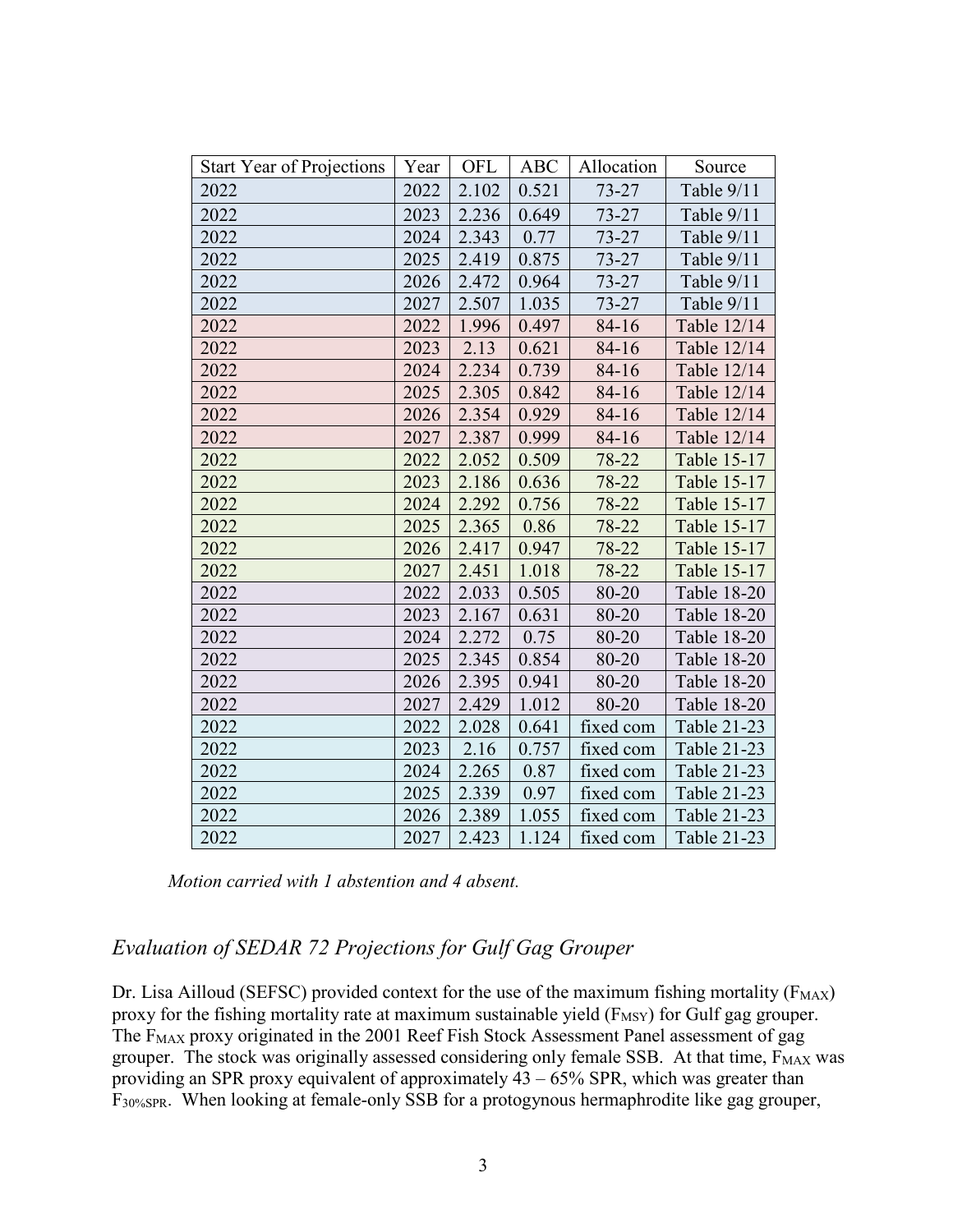there was less concern for the proportion of males in the population; it is in this scenario that  $F_{MAX}$ was determined to be appropriate. However, males generally represent the oldest and largest individuals in the population, so the inclusion of males now seems more appropriate to better conserve and rebuild the gag grouper stock structure and status.

Dr. Ailloud reviewed the projections settings for Gulf gag as determined by the SSC during its September 2021 review of the SEDAR 72 stock assessment. The Ecospace model, which is used to inform episodic mortality from red tide, was updated since the September 2021 SSC meeting to include data through mid-October 2021; the new proportional severity estimates for the low, medium, and high severity designations are 6% of the strength of the 2005 red tide, 24%, and 68%, respectively. Dr. Ailloud reviewed the corresponding projections under both  $F_{30\%SPR}$  and  $F_{MAX}$  for the low, medium, and high red tide severity designations. Under  $F_{MAX}$ , the Gulf gag grouper stock rebuilds in just under 10 years with no fishing mortality; whereas, under  $F_{30%SPR}$ , rebuilding takes  $10 - 12$  years, depending on the red tide severity assumed. Rebuilding under  $F_{MAX}$  would rebuild the Gulf gag grouper stock to a lower level of SSB than under  $F_{30\%SPR}$ .

Under the Magnuson-Stevens Fishery Conservation and Management Act, if a stock can be rebuilt in 10 years or less  $(T_{min})$ , then the Council is required to select that rebuilding scenario. However, if the stock cannot be rebuilt in 10 years, then there are three options to consider for a rebuilding timeline: 20 years  $(T_{min} * 2)$ ,  $T_{min}$  + one generation period (8 years for Gulf gag grouper), or the time needed to rebuild the stock at 75% of the maximum fishing mortality threshold. The SSC discussed these options, including recommending a change in the  $F$ <sub>MSY</sub> proxy for gag grouper from  $F_{MAX}$  to  $F_{30\%SPR}$ . Council staff clarified that changing the  $F_{MSY}$  proxy is a Council prerogative and requires a plan amendment to modify. The SSC was advised to provide recommendations under both the  $F_{MAX}$  and  $F_{SPR30\%}$  scenarios. Since  $F_{MAX}$  is projected to rebuild Gulf gag grouper to an SPR equivalent of only 13%, compared to 30% for rebuilding under F30%SPR, the SSC thought FMAX was representative of a harvest strategy that was too aggressive to support optimum yield. Further, given the low proportion of males in the Gulf gag grouper population (less than 2%), the SSC reaffirmed the value in considering the males in the rebuilding strategy. The SSC also reaffirmed its estimation of a medium severity index of red tide, as estimated by the Ecospace model. It was also noted that the age-specific estimates of episodic mortality from red tide are higher for younger ages; however, in the SEDAR 72 model, this mortality is averaged across all ages. A more explicit application of the Ecospace model should be considered in the next Gulf gag grouper research track assessment.

Ms. Emily Muehlstein reviewed the findings of the Council's Something's Fishy tool for Gulf gag grouper. A total of 423 responses on the condition of the stock were collected directly from fishermen, with 418 responses directly analyzed. The majority of respondents were from the private angling fleet, with smaller portions comprised of the remaining fleets. Generally, respondents were more likely to report that the Gulf gag grouper stock was in good condition, followed by neutral or poor condition responses. The commercial and for-hire fleets were more likely to report a negative stock condition, while the private angling fleet was more likely to report a positive stock condition. The vast majority of responses were from western central Florida. Common themes indicated a large number of juveniles, and larger fish being found nearshore in the Big Bend off Florida. Respondents also noted increased depredation by dolphins and sharks, that some fish were "more skinny" than in the past, and that Gulf gag grouper were being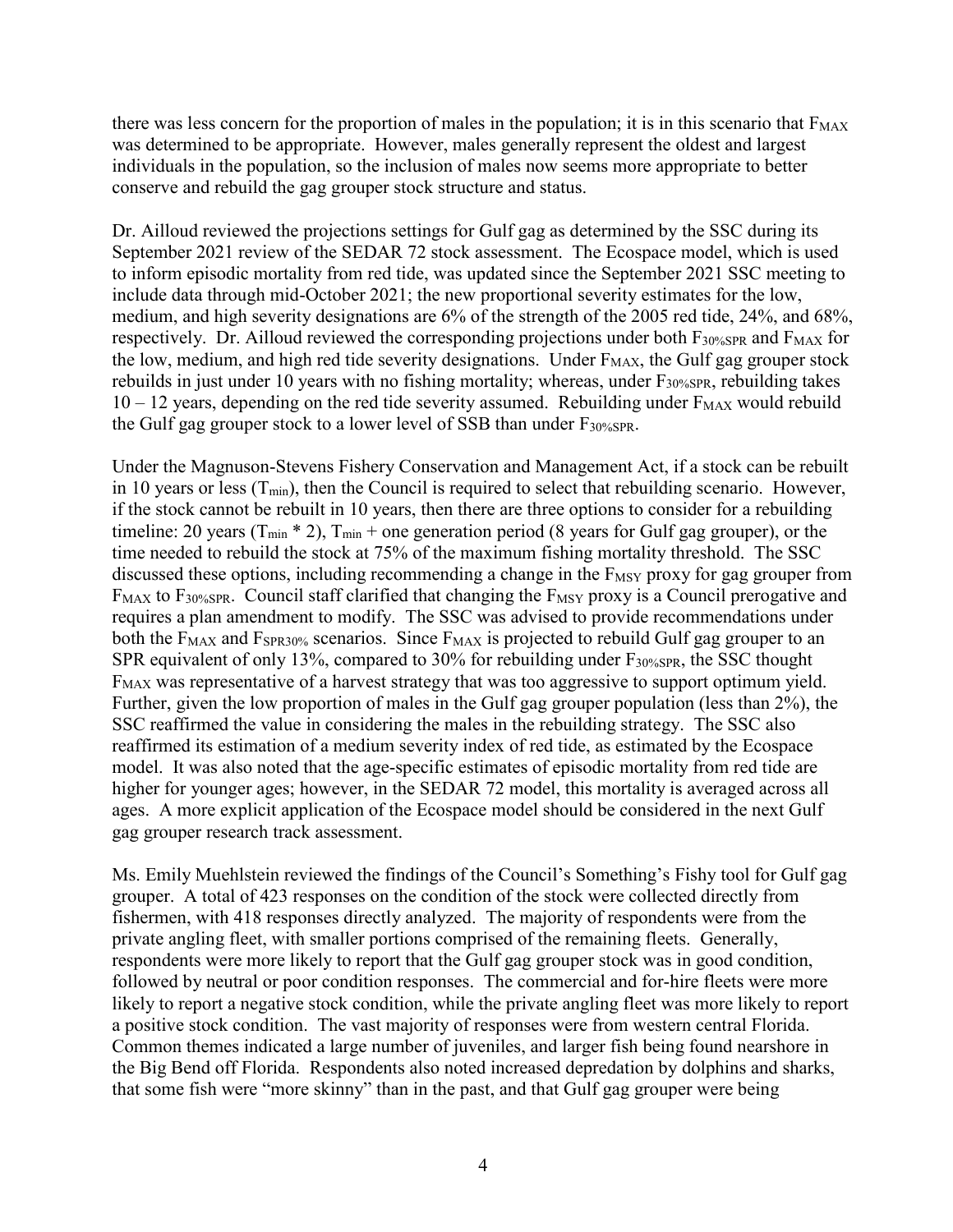outcompeted by red snapper. Ms. Muehlstein clarified that Something's Fishy does not represent an independent scientific survey, or a representative sample of anglers targeting gag; the tool is not expected to have a quantitative effect on the stock assessments, but rather to help inform patterns and trends that may go otherwise unexplained. The SSC noted the higher proportion of positive responses in the Big Bend region of west Florida, which is also where the larger proportion of the Gulf gag grouper biomass is thought to occur. Presently, the Gulf gag grouper SSB is estimated to be 16% of the SSB at the minimum stock size threshold (MSST), and 8% of the SSB at MSY.

#### **Motion: The SSC finds that the SEDAR 72 based GoM gag projections are the best scientific information available, and are suitable for use in management.**

*Motion carried without opposition.*

The SSC noted the continued importance of maintaining fishery-dependent data collection which would be disrupted if the fishery experienced a closure.

**Motion: The SSC finds, based on the new scientific information that FMAX for Gulf of Mexico gag is no longer appropriate for use as a proxy for MSY, and the SSC recommends that F30%SPR be the MSY proxy and the basis for status determination criteria. The SSC recommends that projections based on F30%SPR, and the "medium" red tide scenario, be used to establish OFL, ABC, and rebuilding schedules. Projections based on FMAX are scientifically valid and suitable for analytical purposes, excluding the setting of catch levels for rebuilding purposes.**

*Motion carried without opposition.*

## *Review of SEDAR 68: Gulf of Mexico Scamp Research Track Assessment*

Dr. Skyler Sagarese reviewed the outstanding issues from the first research track assessment, which was performed for the previously unassessed Gulf and South Atlantic scamp. These concerns centered mostly in age composition data and methods. Scamp is a protogynous hermaphrodite, and the Gulf and South Atlantic populations are considered separate stocks with a division at the Council jurisdictional boundary. Further, there were several challenges identified with differentiating between scamp and yellowmouth grouper. It was determined that due to very similar morphology and life history information, both species would be assessed together; however, the vast preponderance of data in SEDAR 68 are for scamp. Gulf scamp was considered by the assessment team as a "data-moderate species", in that there are many types of data available; however, there are not the same amount and types of data as some other groupers, like red grouper. Abundances indices included the commercial vertical and longline fleets, the combined recreational charter for-hire and private angling fleets, the headboat fleet, and the fishery-independent combined video survey and Reef Fish Observer Program (RFOP).

Growth for scamp was modeled using the Von Bertalanffy growth curve  $(L_{\text{inf}}$  approximately 70 cm fork length [FL]), which was size-modified for both sexes to account for non-random sampling due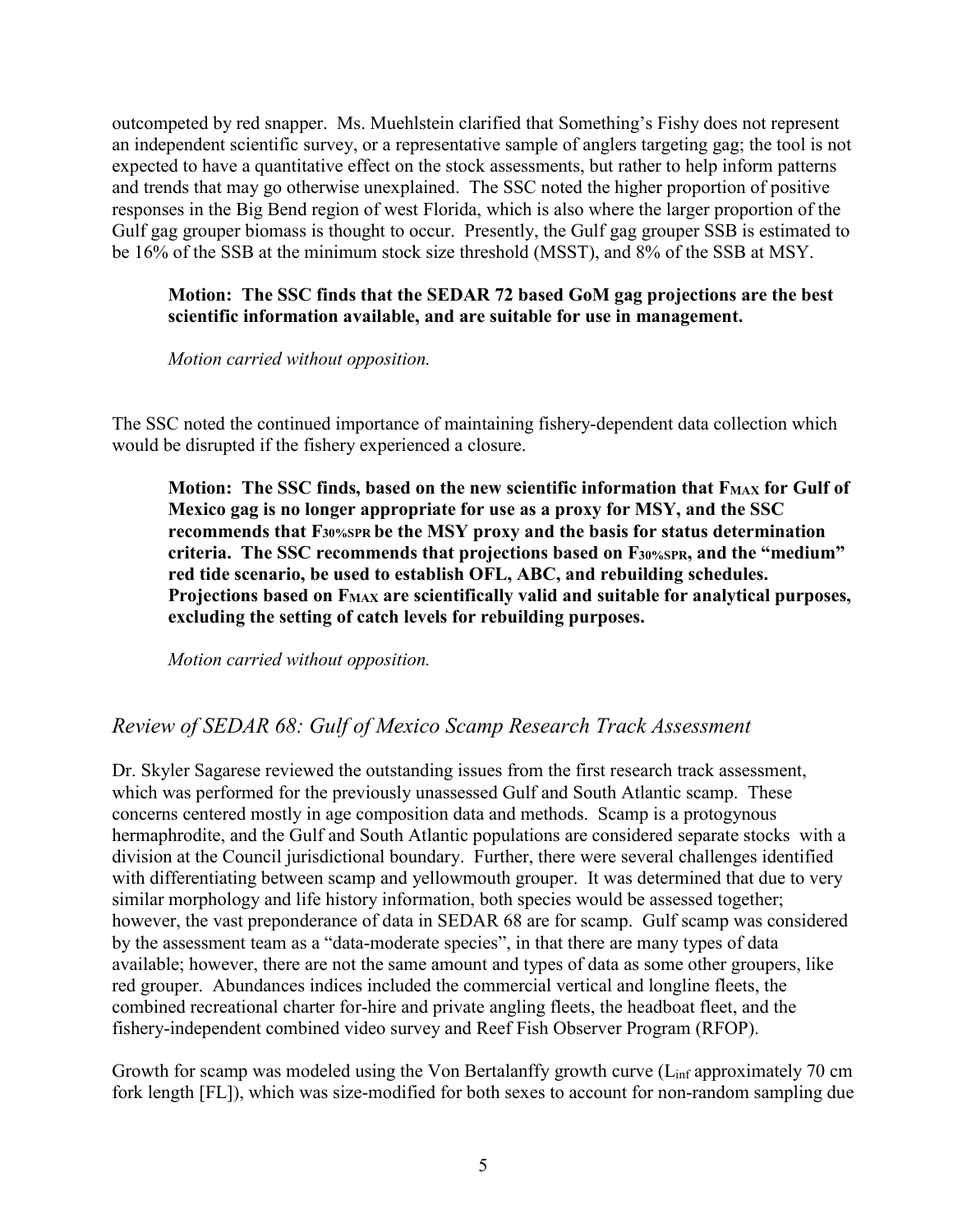to minimum size restrictions, and then fixed within the model with a constant coefficient of variance (CV) on the mean length-at-age. The maximum observed length was 129 cm FL but this was determined to be an anomaly and L<sub>inf</sub> was modeled to a smaller size. A probabilistic approach was used to inform sex transition timing. Approximately 50% of female scamp are thought to be sexually mature by age 3.4 years. Sexual transition to male begins at age 3, with the age at which 50% of females were transitioning to male being 10.8 years. The sex ratio for females and males is not thought to be 1:1; thus, both sexes are included in estimates of SSB. Natural mortality was adjusted to account for peak spawning in mid-April; this adjustment was removed by the Review Workshop, but further analyses support the decision. The SSC asked about the difficulty of aging scamp. Dr. Sagarese summarized an aging workshop for scamp (and yellowmouth grouper), noting that fish older than 10 years are very difficult to age. Discard mortality was estimated at 68% for the commercial longline fleet, 47% for the commercial vertical line fleet, and 26% for the headboat, charter, and private fleets.

Commercial landings (in gutted weight) begin in 1986, when the Accumulated Landings System (Alabama to Texas) and Trip Ticket system (Florida) were implemented. Commercial data through 2009 are considered known with a CV of 0.05; a CV of 0.01 is used for 2010 forward, as these years represent management under the individual fishing quota (IFQ) program. Recreational landings (in numbers of fish or whole weight) come from MRIP for 1986 – 2017, the Louisiana Creel Survey for 2014 – 2017, Texas Parks and Wildlife Department for 1986 – 2017, and the Southeast Region Headboat Survey for 1986 – 2017. The CV for these data was fixed at 0.3 to account for more uncertainty inherent to recreational landings data. Traditionally, recreational landings are input into the model as numbers of fish. However, the catch limits are measured in weight, so a weight estimation approach was developed. Because fewer weights and lengths are concurrently collected in dockside sampling, uncertainty about the recreational landings in weight was greater than the estimate in numbers of fish for SEDAR 68. As such, recreational landings were input as numbers of fish, with the assessment model predicting the recreational landings in weight internally. Generally, the mean weights for the headboat and charter/private fleets have marginally increased over time; however, the CVs for those annual point estimates are considerably large. Council staff pointed out that treating the observed and derived data the same may be contributing to this large CV, and may not be appropriate. When comparing the magnitude of landings between fleets, historical landings come primarily from the commercial fleets, with a shift to the charter and private vessel fleets in more recent years.

Commercial discards come from the catch-per-unit-effort (CPUE) expansion approach, based on the RFOP and commercial logbooks. Commercial discards, while subject to a higher discard mortality rate, account for a very small proportion of total discards (hundreds of fish annually) and total catch (retained fish plus dead discards). Recreational discards are not reported for Louisiana and Texas, and are self-reported through MRIP for Mississippi, Alabama, and Florida, and for the Southeast Region Headboat Survey. Recreational discards are highly variable and uncertain  $(CV =$ 0.57), and can oscillate between tens to hundreds of thousands of fish. Headboat discards are also variable, but annually total less than 2000 fish  $(CV = 0.5)$ . Discards are generally due to regulations (i.e., minimum size limit); commercial trips in the IFQ time period (post-2010) do include some legal-size discards.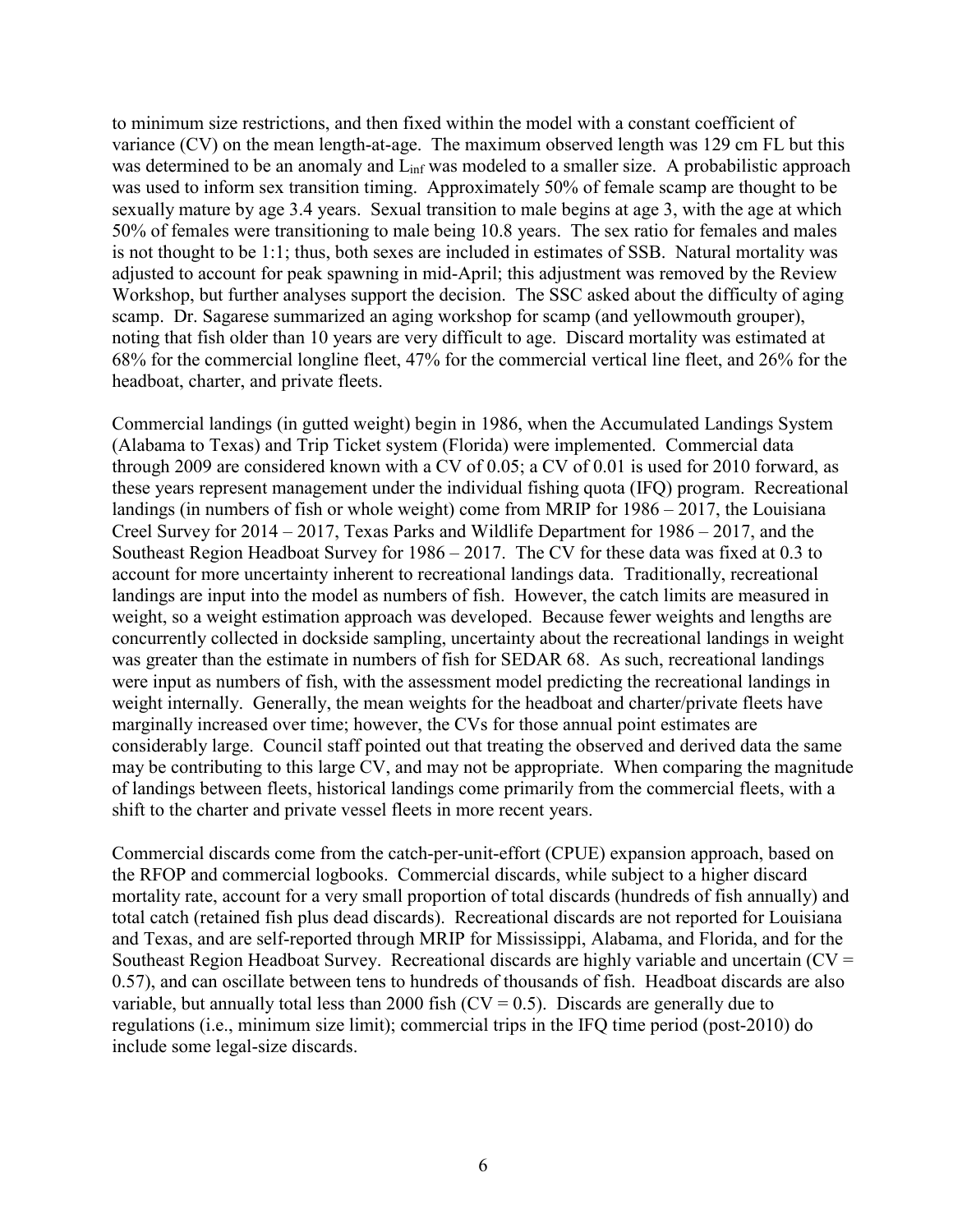During the assessment, the Assessment Development Team proposed including length composition data for both retained and discarded scamp, using length-based selectivity for all fleets. Conditional age-at-length composition data were used for commercial fleets, and nominal age composition data for the recreational fleets. After the conclusion of the assessment, concerns were identified about the representativeness of the conditional age-at-length data, leading to the preference for using nominal age composition data for all fleets. Indices of relative abundance were generated for CPUE for the commercial vertical line fleet for the pre-IFQ years (before 2010), and for the headboat fleet. The commercial vertical line fleet index remained relatively stable over time; however, the headboat survey decreased somewhat in recent years. Fisheryindependent surveys included the combined video index (SEAMAP Pascagoula, Panama City, and Florida Fish and Wildlife Research Institute) and the RFOP. While the headboat and commercial vertical line indices decreased in recent years, the RFOP index increased in the same years. The RFOP was retained despite this difference, as it comprises direct observations.

Dr. Sagarese reviewed a conceptual ecosystem model which identified many plausible hypotheses regarding scamp's relationship with the ecosystem. Among these was the treatment of red tide. These data show limited overlap between regions of the Gulf known to be habitat for scamp and red tide, suggesting that red tide may have a negligible deleterious effect on scamp.

Dr. Sagarese described the base model, which was a one area, one season model with two sexes. Maturity and protogyny were modeled as a function of age, and SSB was estimated inclusive of both males and females. Growth and natural mortality were externally estimated and fixed in the model. The stock was not assumed to begin at an unexploited level, since landings were known to have occurred prior to the model start year of 1986. Thus, equilibrium for all fleets except the headboat fleet (having very low historical landings) were informed by their respective means from 1986 – 1990. A continuous estimate of F was used instead of instantaneous F, due to lower precision with which catches are known. Catchability was held constant. Ages ranged from 1-34, with ages older than 20 included in a "plus" group (< 4% of all age data). Virgin recruitment, the standard deviation of the recruitment, and recruitment deviations were all internally estimated. Steepness could not be estimated, and was inferred from two commensurate estimates using a weighted mean of 0.69. Length-based constant selectivity was used for all fleets and surveys, with management biases assumed to affect retention and not selectivity. Time blocks were used to accommodate these variations in retention. Full retention was assumed for the commercial fleet until the IFQ period; recreational retention was capped based on the bag limit.

Selectivity estimated in the model for the headboat fleet was greater than 1, which will be explored further in the operational assessment. No commercial selectivity or retention parameters were estimated with CVs greater than 1. Commercial landings were treated as known, and so predicted landings lined up well with observed landings. Predicted recreational landings varied from observed data, likely due to higher CVs (0.3). Fits to commercial discards were generally good, while fits to recreational discards were poor. Patterns in the residuals were observed in the retained and discarded catch for the commercial vertical line fleet, which may have been due to confusion about minimum size limits, which differed between the federal and Florida limit from 1999 – 2002. Residual patterns were also evident in the commercial vertical and longline age composition data which will need to be further explored in the operational assessment. Recreational selectivity and retention parameters demonstrated CVs greater that 1 for select time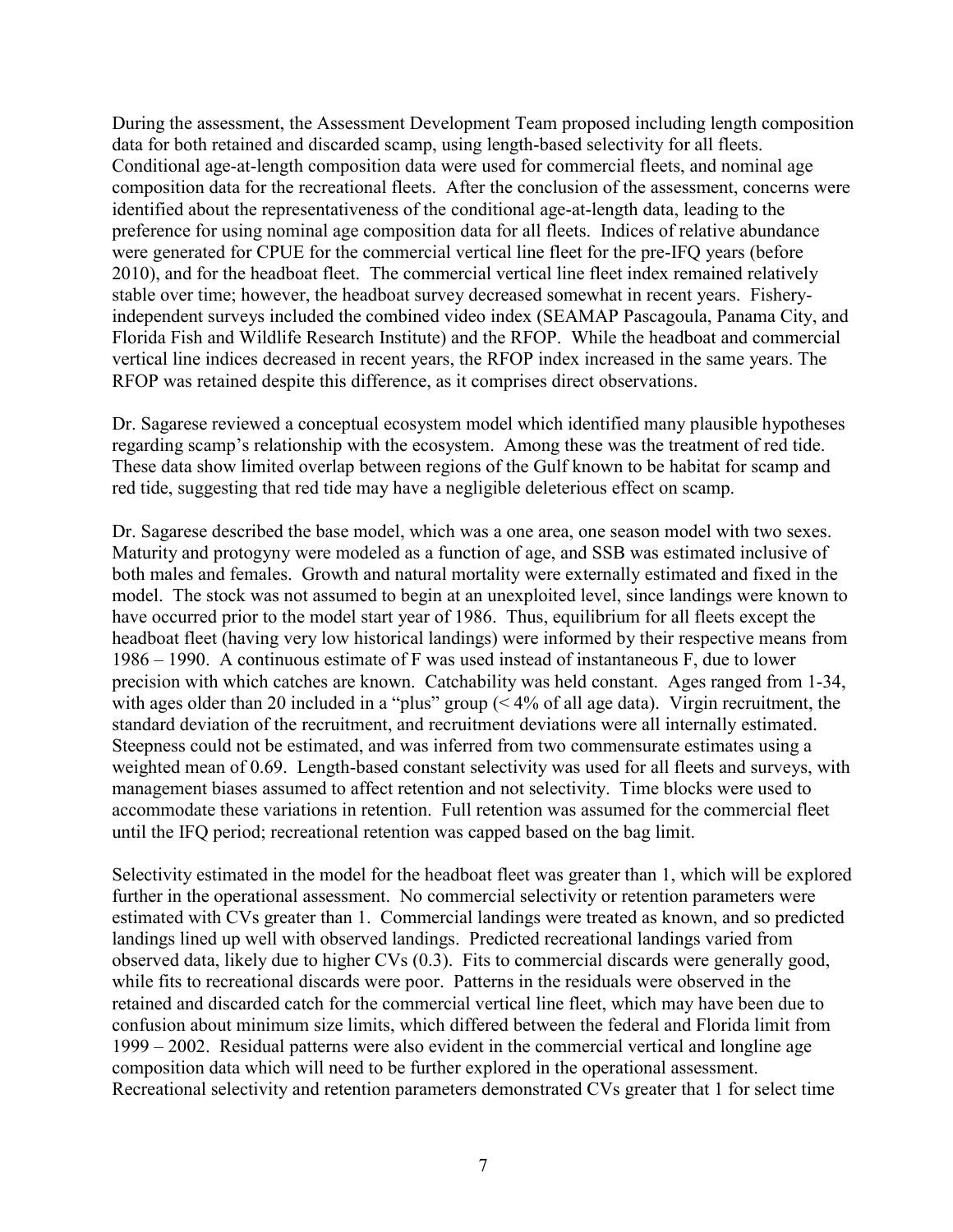periods, with residual patterns evident in length composition data for the charter/private and headboat fleets; these patterns will also need to be explored further in the operational assessment. Generally, the base model underestimated observed ages for commercial fleets and overestimated ages for the recreational fleets. Fits to indices of relative abundance were fair to poor, with the model drawing heavily on the headboat index. Recruitment was highest in 1999 and 2001, and has been below or near the mean since; however, relatively low sample sizes may be hindering the ability to detect strong year classes. The spawner-recruit relationship was poorly defined, and recruitment deviations demonstrated CVs greater than 1 in several annual point estimates.

Dr. Sagarese summarized trends in SSB and total biomass, both of which were estimated to have declined over the last decade. Females averaged  $2 - 3$  years old, while males averaged  $10 - 13$ years old. Fishing mortality was estimated to have increased over the last decade, driven primarily by the charter/private fleets.

Model diagnostics were summarized, with the jitter analysis showing variance in model outputs as key parameters are varied by up to 10%. Minimum likelihood profiling suggested a virgin recruitment value of 7.4, while indices in the base model supported a higher value. Profiling of recruitment variability suggested a value of 0.445, but with less certainty ( $CV = 0.128$ ). Profiling of initial Fs converged near base model estimates. Profiling of the Von Bertalanffy growth rate (k) converged on a value of 0.13, with age and length data suggesting slightly lower values. Jackknife runs to determine index influence on the base model showed that SSB decreases slightly with the removal of the RFOP data. A large degree of retrospective bias was evident and outside acceptable thresholds for long-lived species like groupers, and fell outside 95% confidence intervals. The divergence of some of these parameters, and the retrospective bias, will need to be further explored in the operational assessment. Additional diagnostics were discussed by the Review Panel, including identification of non-random patterns and poor predictive skill. Nonrandom patterns were evident in the residuals, especially in the age data. Further the fisheryindependent data demonstrated poor predictive skill for determining future removals. The base model remained sensitive to estimated growth parameters.

Dr. Sagarese summarized other remaining modeling issues, including:

- Age and growth
	- o Re-evaluate maximum size and asymptotic size in light of modeling issues noted during RW
	- o 2003-2012 age data and re-estimation of growth curve
	- o Re-evaluate representativeness of length and age data
	- o Update ageing error matrix for Gulf samples only
- Selectivity and retention
	- o Consider using priors or fixing some selectivity and retention parameters to stabilize model
- Investigate retrospective bias

An SSC member stated that it seemed like there were many outstanding issues with the SEDAR 68 base model, which the research track was supposed to be able to address prior to the operational assessment. The SEFSC replied that the Center for Independent Experts, which was involved in the Review Workshop, did not think the model was unworkable. Since the research track approach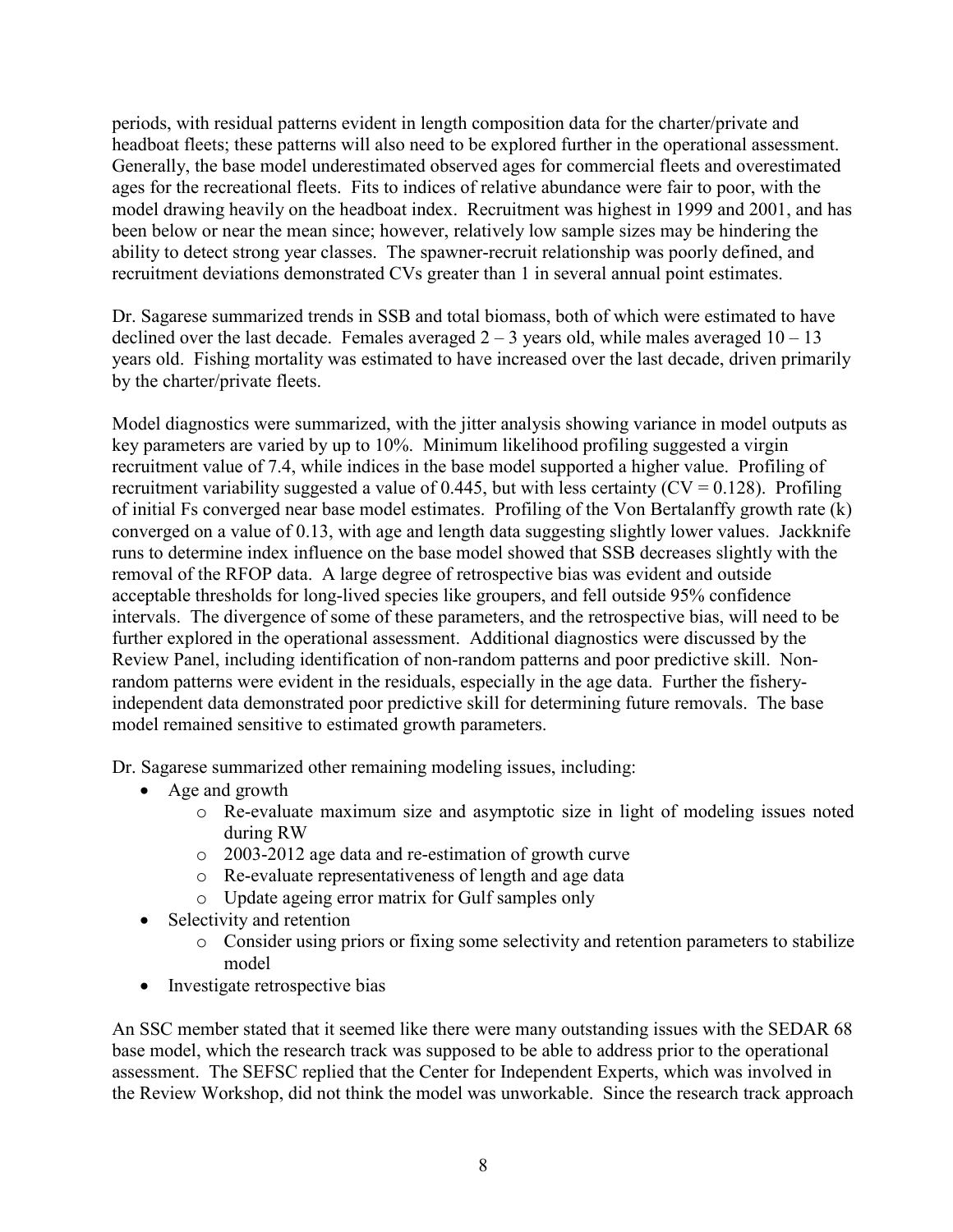was first conducted for a previously unassessed species, it is confounding to differentiate whether assessment results are hindered by the new assessment procedure or affected by the limited knowledge of scamp. Other SSC members agreed that there appeared to be many unanswered questions, but also complimented the body of work that had been performed. An SSC member thought it was necessary for the SSC to strongly consider how to handle assessments with this degree of uncertainty. Another SSC member asked when ecosystem considerations would be evaluated, given that doing to was not feasible in the two and a half years during which SEDAR 68 was underway. Council staff noted that because the majority of model parameters were internally estimated, the Council's ABC Control Rule would likely perform better, as it was designed with model estimated parameters in mind.

### **Motion: The SSC determined that the Review Workshop-approved base model developed during the SEDAR 68 Research Track Assessment of Gulf of Mexico scamp represents the best scientific information available, and is appropriate for use in the subsequent SEDAR 68 Operational Assessment.**

*Motion carried without opposition.*

Ms. Carly Somerset reviewed the findings of the Council's Something's Fishy tool for Gulf scamp. A total of 36 responses on the condition of the stock were collected directly from fishermen, with 32 responses directly analyzed. The majority of respondents were private recreational anglers, with the majority of respondents describing a negative trend in the stock. Most responses were from west central Florida. Fishermen acknowledged that scamp were not as prolific as some other reef fish species, and wondered whether red tide had affected scamp nursery grounds.

## *Terms of Reference for SEDAR 68: Gulf of Mexico Scamp Operational Assessment*

Dr. John Froeschke reviewed the terms of reference for the operational assessment for Gulf scamp. This operational assessment is intended to address some outstanding issues from the research track assessment and result in actionable management advice for consideration by the SSC and the Council. This operational assessment is expected to be completed in time to be reviewed by the SSC in the early fall of 2022. The SSC asked whether it was necessary to have another topical working group to address model diagnostics. The SEFSC replied that resolving these issues with the model diagnostics were expected to be continually addressed throughout the operational assessment. The SSC accepted the first term of reference pertaining to the data in the assessment, so that data scoping can begin as soon as possible. The second term of reference, which addresses reference points, will be reviewed and revisited by the SSC in January 2022.

## *Public Comment*

A member of the public noted that greater amberjack has not responded to management actions, and that SEDAR 72 suggests that there has been an issue with gag grouper also for some time. They wondered how and why these stocks weren't being effectively assessed and managed, noting